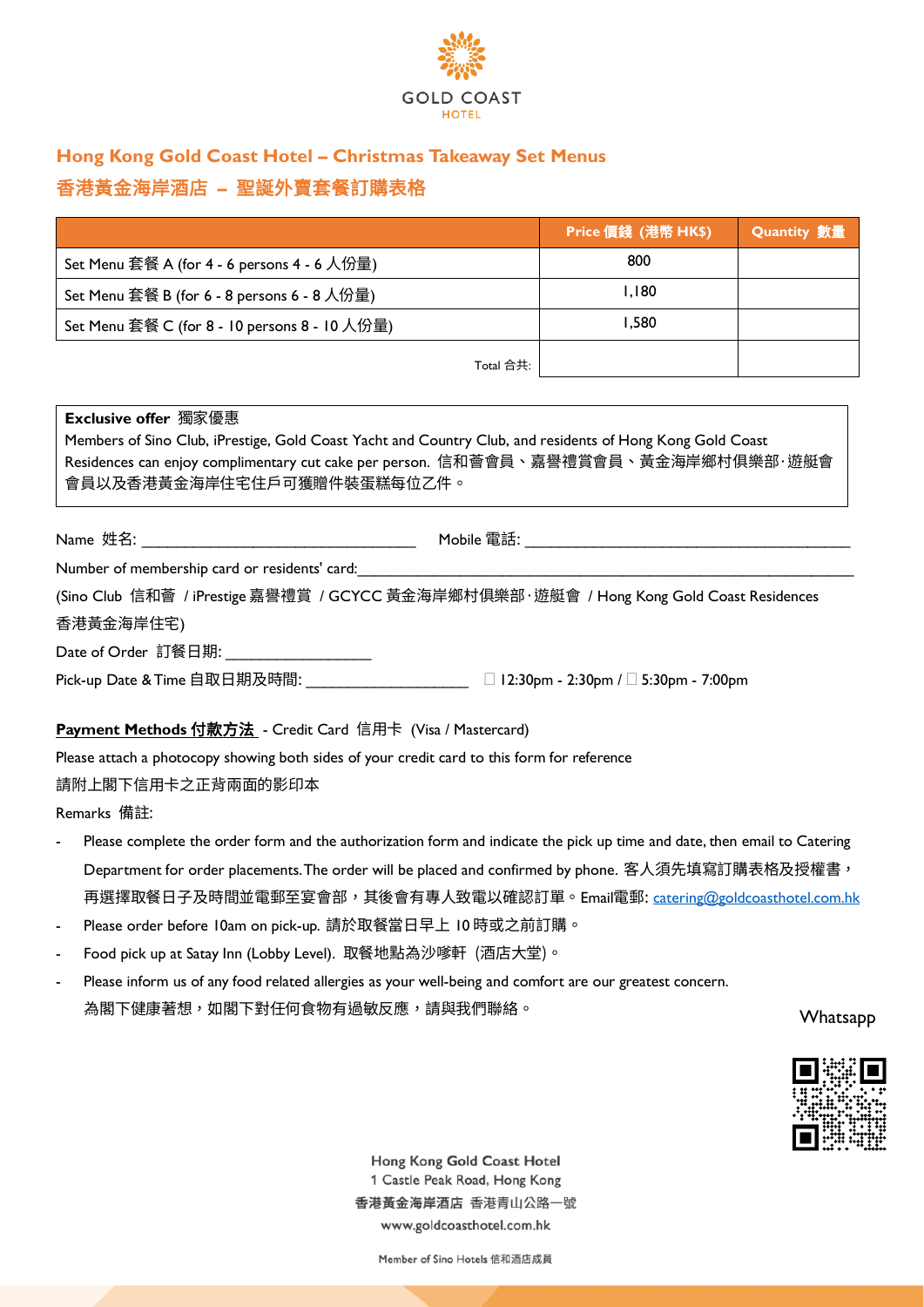

### **SIGNATURE ON FILE AUTHORIZATION FORM**

*for VISA or MASTER*

Gold Coast Hotel Limited

trading as Hong Kong Gold Coast Hotel

No.1 Castle Peak Road

Castle Peak Bay

Kowloon

Hong Kong

I hereby authorize you to charge / obtain imprint to guarantee any guest room / banqueting / conference service / outing activity /takeaway requested by me or my authorized proxy by phone or letter to my credit card with details as follow. I also hereby provide you with my company / contact details for your record purpose.

| Name of Card Holder |                                                                                                                       |
|---------------------|-----------------------------------------------------------------------------------------------------------------------|
| Credit card         | : VISA / MASTER                                                                                                       |
| Card number         | <u> 1980 - Jan Barbara Barbara, maso a seria da seria de la provincia de la provincia de la provincia de la provi</u> |
| Expiry date         |                                                                                                                       |
| Amount              |                                                                                                                       |
| Signature           |                                                                                                                       |
| Date                |                                                                                                                       |

| Position         |  |
|------------------|--|
| <b>Address</b>   |  |
| Telephone number |  |

| <b>Authorized proxy</b> |   |
|-------------------------|---|
| <b>Name</b>             |   |
| <b>Position</b>         |   |
| H.K I.D.card number     | ٠ |

| Specimen signature |  |
|--------------------|--|
| Date               |  |

**Please scan the front and the back of your credit card and forward together with this page to by email [catering@goldcoasthotel.com.hk](mailto:catering@goldcoasthotel.com.hk) Catering Department. Thank you.**

> Hong Kong Gold Coast Hotel 1 Castle Peak Road, Hong Kong 香港黃金海岸酒店 香港青山公路一號 www.goldcoasthotel.com.hk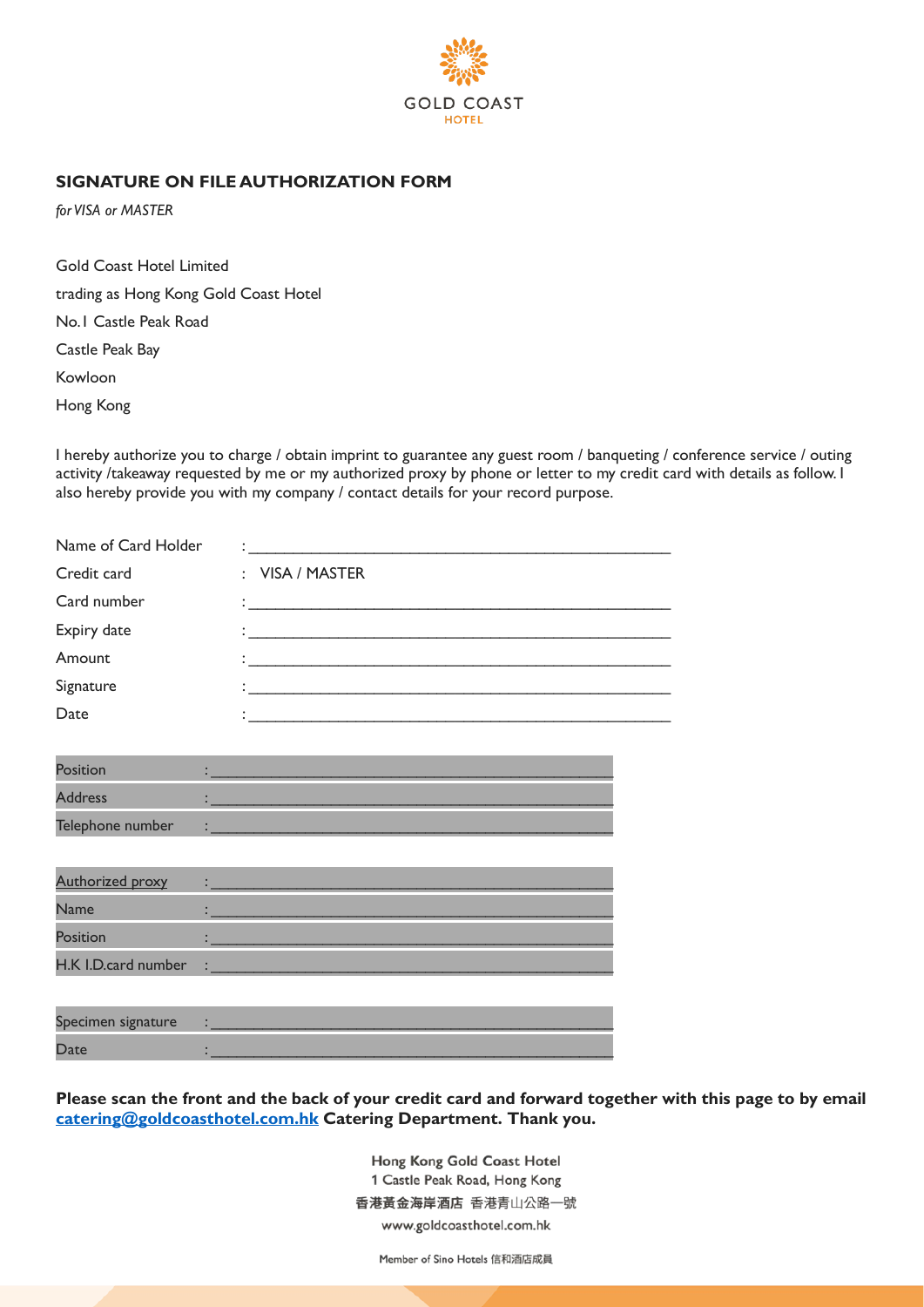

## **Set Menu (A) 套餐(A)**

### **Appetisers 頭盤及沙律**

Italian antipasto with grilled vegetables 意式雜肉碟配烤雜菜 (500 grams 克)

German style beetroot salad 德國式烤紅菜頭沙律 (500 grams 克)

Roasted chicken wing with spicy sauce 香辣雞翼 (10 pieces 件)

Pumpkin soup with roasted mushrooms 南瓜白菌湯 (6 cups 碗)

### **Main dishes** 熱盤

Christmas turkey with condiments 燒火雞配栗子、雞雜汁、金巴利汁及火雞餡 (1 kg 公斤)

Barbecued baby back ribs with roasted potato 烤嫩 BBQ 豬排骨配香草烤新薯 (1 kg 公斤)

Roasted mixed vegetables with herbs 香草烤雜菜 (1 kg 公斤)

#### **Sweets and pastries 甜品**

Christmas stollen 德式聖誕蛋糕 (6 pieces 件)

Assorted Christmas cookies 雜錦聖誕曲奇 (12 pieces 件)

# **HK\$800 (For 4 - 6 persons 4** 至 **6** 人份量**)**

Hong Kong Gold Coast Hotel 1 Castle Peak Road, Hong Kong 香港黃金海岸酒店 香港青山公路一號 www.goldcoasthotel.com.hk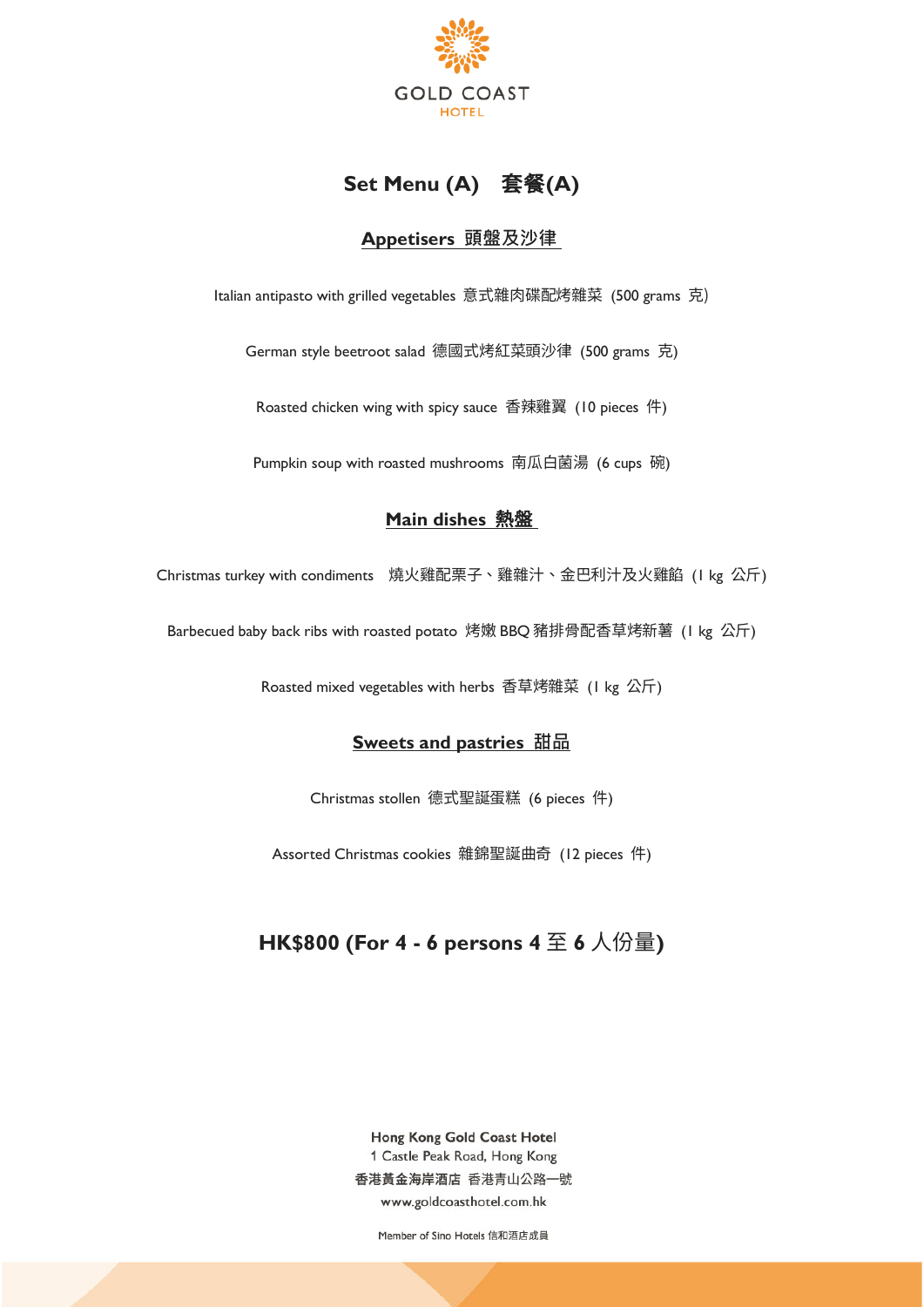

## **Set Menu (B)** 套餐**(B)**

### **Appetisers 頭盤及沙律**

Norwegian smoked salmon 挪威煙三文魚 (250 grams 克)

Pineapple ham with cranberry sauce 菠蘿火腿配金巴利汁 (500 grams 克)

Classic German potato salad 德國薯仔沙律 (1 kg 公斤)

Pumpkin soup with roasted mushrooms 南瓜白菌湯 (8 cups 碗)

### **Main dishes** 熱盤

Christmas turkey with condiments 燒火雞配栗子、雞雜汁、金巴利汁及火雞餡 (800 grams 克)

Barbecued baby back ribs with roasted potato 烤嫩 BBQ 豬排骨配香草烤新薯 (1 kg 公斤)

Lamb chop with braised red cabbage, Brussels sprouts, mint jelly sauce, lamb gravy

香煎羊扒配燴紅椰菜、抱子甘藍、薄荷醬及羊燒汁 (1 kg 公斤)

Maple syrup and cinnamon roasted pumpkins 楓糖漿肉桂烤南瓜及車厘茄 (1 kg 公斤)

#### **Sweets and pastries 甜品**

Christmas stollen 德式聖誕蛋糕 (8 pieces 件)

Christmas mince pies 聖誕雜果子批 (8 pieces 件)

Assorted Christmas cookies 雜錦聖誕曲奇餅 (12 pieces 件)

## **HK\$1,180 (For 6 - 8 persons 6** 至 **8** 人份量**)**

Hong Kong Gold Coast Hotel 1 Castle Peak Road, Hong Kong 香港黃金海岸酒店 香港青山公路一號 www.goldcoasthotel.com.hk